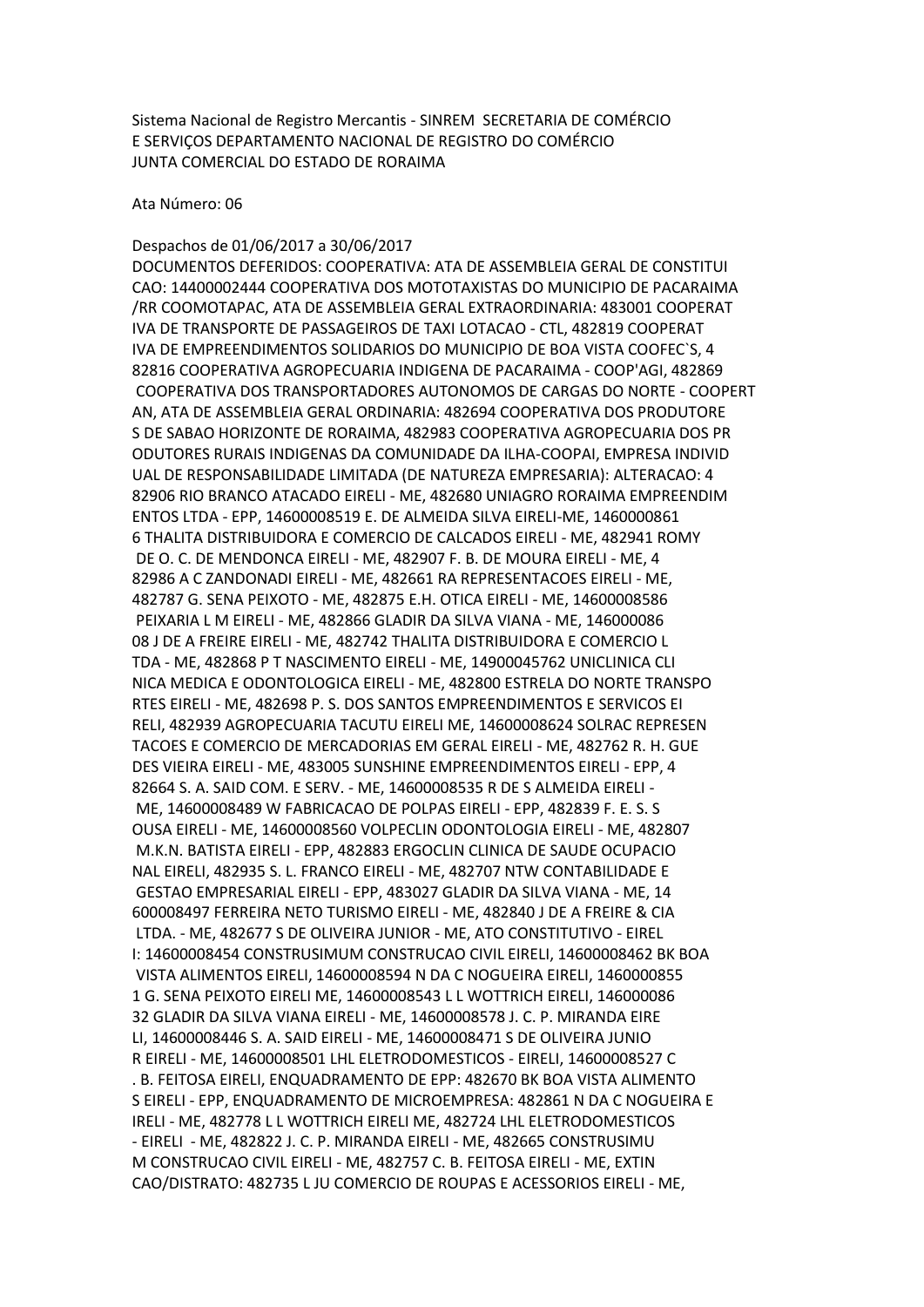OUTROS DOCUMENTOS DE INTERESSE EMPRESA/EMPRESARIO: 482958 H. MAANAIN SE RVICOS & EMPREENDIMENTOS EIRELI - ME, 482971 J. DE O. COUTINHO EIRELI - EPP, 482761 AGUIA PROJETOS E SERVICOS EIRELI - ME, 482771 CITY TUR TRA NSPORTE EIRELI - EPP, 482968 D. M. VASCONCELOS DE CARVALHO EIRELI - EPP , 482686 A B DA COSTA EIRELI - ME, 482770 MALU MINIMERCADO EIRELI - ME, 482854 EXTREMO NORTE SERVICOS DE LIMPEZA EIRELI - ME, 483008 CONSTRUTO RA ARAUJO EIRELI, 482750 J. M. CONSTRUTORA EIRELI, 482974 SERVIN - COME RCIO EIRELI - ME, 482967 D. M. VASCONCELOS DE CARVALHO EIRELI - EPP, 48 2785 SUNSHINE EMPREENDIMENTOS EIRELI - EPP, 482898 ESTRELA DO NORTE TRA NSPORTES EIRELI - ME, 482950 M. DO ESPIRITO SANTO LIMA EIRELI, EMPRESAR IO: ALTERACAO: 482812 NILSON SOARES MONTEIRO - ME, 482801 OSVALDO GOMES SANTANA - ME, 14900045690 JEAN LINDINALVO DA SILVA - ME, 482784 J. RIB EIRO PAIVA ME, 482955 A. D. PEREIRA - ME, 482867 G. ROQUE MELO - ME, 48 2709 H J SARUY CRUZ, 482915 J ERIVAN BARRETO - ME, 482673 F. FERREIRA D A SILVA - ME, 482829 ELIAS RODRIGUES - ME, 482957 N. ANTONIO TREVISAN - EPP, 482674 O. MAIA DE OLIVEIRA - ME, 483000 CLARISSA LOPES AZEVEDO - ME, 482892 K. M. B. DE ALMEIDA - ME, 482884 T CASSIANO DOS SANTOS - ME, 482685 J. RIBEIRO GONDIM - ME, 482817 FERNANDA SOARES FRANCA LOPES ME, 482838 A D PEREIRA - ME, 482830 LAERTE MIRANDA ALMEIDA - ME, 482705 P. AFONSO QUEIROZ DE ALMEIDA - ME, 482802 HAVAY PORTELA DE OLIVEIRA - ME, 482858 J S OLIVEIRA COMERCIO E REPRESENTACOES - ME, 482697 L GONCALVES DINIZ - ME, 482979 F. C. PINHEIRO - ME, 482985 R B DA SILVA SCHUMAR - ME, 482669 ALBERTO FERNANDES DE SOUSA E CIA LTDA - ME, 483018 P A DE OL IVEIRA, 482899 A. DA S. VILHENA - ME, 483010 GABRIELA V COLARES APOIO A DMINISTRATIVO - ME, 482917 M. R. L. DOS SANTOS MOURAO - ME, 482782 MARI A DO SOCORRO MOREIRA SANTOS - EPP, 14900045673 L DE F N DE SOUZA - ME, 482706 ELIZEUDA M. DE SOUZA - ME, 482658 J L B RODRIGUES - EPP, 482891 OSMAR M. SANTOS - ME, 482842 FRANCISCO MONTEIRO BARBOSA - EPP, 482841 E M EVANGELISTA - ME, 482903 ISAIAS BARROS GOMES, 482989 NICOMEDES FERR EIRA DE MOURA, 482721 MARIA VIAU - ME, 482696 J MONTANHA - ME, 483019 P A DE OLIVEIRA, 482897 R. C. PEREIRA DA SILVA - ME, 482795 ALBERTO FERN ANDES DE SOUSA E CIA LTDA - ME, 482857 DEUSZILENE MACEDO MEDRADA - ME, 482882 MARIA DA SILVA SOUZA ME, 482726 I M GADELHA - ME, 482666 M. V. D A CRUZ - ME, 482909 E. Z. RODRIGUES - ME, 482741 M S P DE OLIVEIRA - ME , 482956 MOISES OLIVEIRA COSTA - ME, 482708 A DE SOUZA ARAUJO - ME, 482 962 J DA C MOTA - ME, 483032 R. C. DE AZEVEDO AGUIAR - ME, 482736 PAULO DOS SANTOS LIMA - ME, 482779 U. P. FELIX - ME, 482818 FERNANDA SOARES FRANCA LOPES ME, 483011 A. BARBOSA DE SOUZA ME, 482890 M. APARECIDA ALB ANO - ME, 482722 ANTONIO J SILVA ROSA - ME, 482668 A D V DOS SANTOS - M E, 483013 A DOS SANTOS PERES - ME, 482749 IGEANE SOUSA MARQUES - ME, 48 2820 JOSE BRUNO LUCAS DA SILVA 91734436204 - ME, 482831 F G LIMA - ME, 482942 TIAGO C LIMA - ME, 482691 Y. Y. F. SANTOS - ME, 482699 T. P. C. MIRANDA - ME, 482828 YACHIN DE C. GOMEZ - EPP, 482823 A. C. R. DE CARVA LHO - ME, ENQUADRAMENTO DE EPP: 482984 A. L. RESENDE - EPP, 482894 T H S FARIAS E SILVA EPP, ENQUADRAMENTO DE MICROEMPRESA: 482672 A.R. VILAS BOAS JUNIOR ME, 482825 A J A PEDROSO - ME, 482949 ELISANGELA G DA SILVA ME, 483023 A FELISBERTO DO NASCIMENTO - ME, 482930 MARCELO B DA FONSEC A SOARES - ME, 482781 A. BRITO NASCIMENTO - ME, 482881 A. R. DE SOUZA M E, 482855 J C QUINCO - ME, 482799 H S OLIVEIRA DA SILVA - ME, 482748 P K DOS SANTOS GENARO ME, 482826 L T WEHR INDUSTRIA DE FERTILIZANTES - ME , 482992 J. L. GONCALVES - ME, 482877 O P DE BRITO - ME, 482913 B. C SA RAIVA ROSA - ME, 482927 A C DA LUZ - ME, 482806 FABIOLA NOGUEIRA - ME,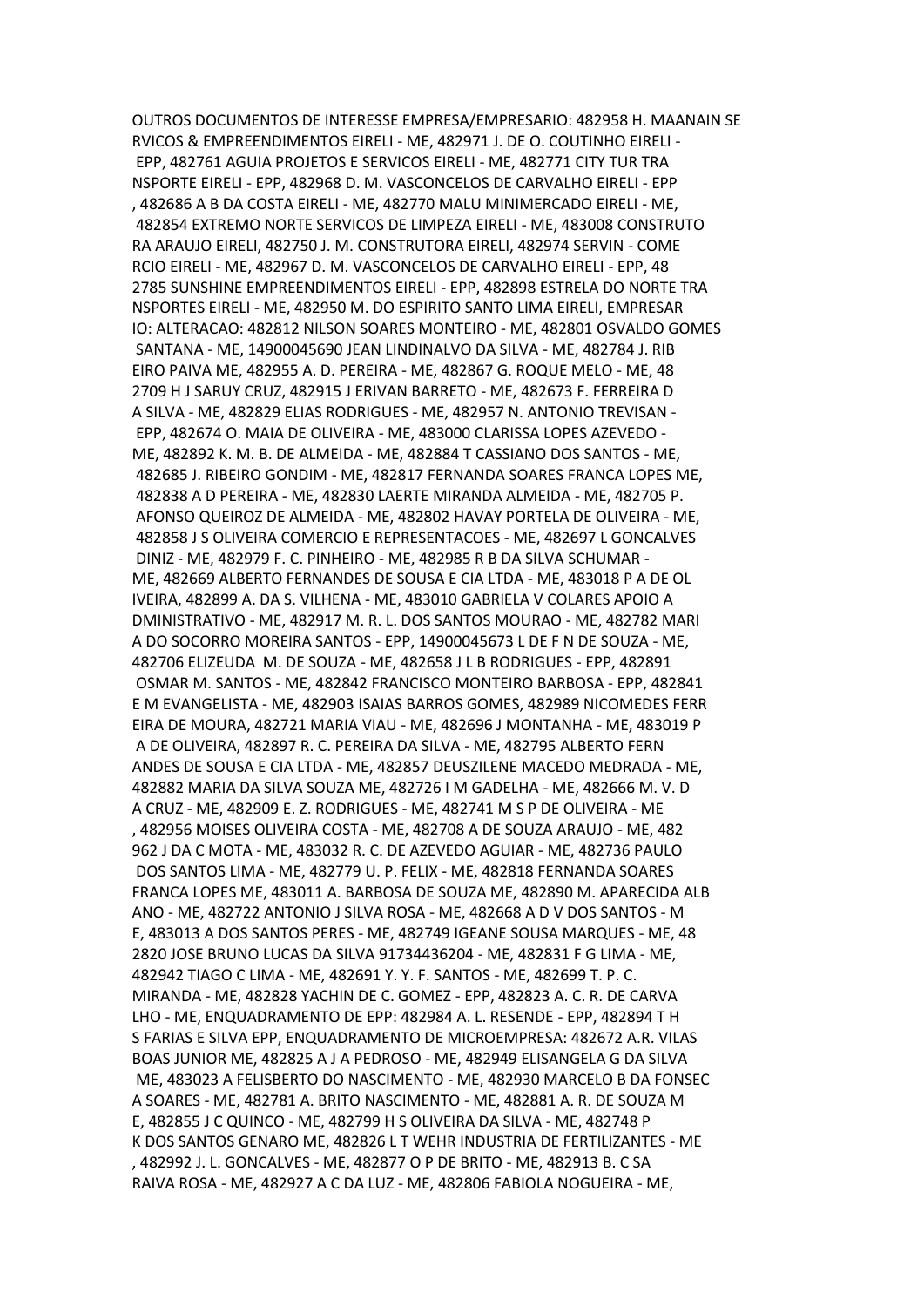482702 ODAIR J B ALENCAR - ME, 482690 A. T. SANTOS - ME, 482837 E N MEL O - ME, 482863 L M DE ANDRADE - ME, 482743 B. K. A. DE OLIVEIRA - ME, 4 82871 V M M FERREIRA - ME, EXTINCAO/DISTRATO: 482786 J A MOREIRA DE ALM EIDA, 483015 MARIA FERREIRA DE SOUZA E SOUZA - ME, 482753 RARISON DE SO USA TAVARES - ME, 482925 F. ALMEIDA DA SILVA - ME, 482996 JOSEANE S. AR AUJO PAPELARIA E INFORMATICA - ME, 482980 MATHEUS L. BINDA - ME, 482916 FRANCIMAR DE SOUSA DA SILVA, 482945 A C P DOS SANTOS - ME, 482852 JOSE PONCIANO VIEIRA RODRIGUES - ME, 482723 V BARROS DA COSTA - ME, 482700 M R CARDELLI DINELLI - ME, 482931 D. FIUZA FIALHO - ME, 482912 M E M DE MENEZES - ME, 482887 A. OLIVEIRA DOS SANTOS - ME, 482991 D S PEREIRA - ME, 483009 A. A. M. DOS SANTOS - ME, 482832 DEBORA PESSOA DE CARVALHO - ME, 482966 F. SARAIVA DA COSTA - ME, 482805 MARIA CLEUDES ALEXANDRE D E SOUZA - ME, 482944 JOSE LEAO MARIANO - ME, 482946 HELGA DE NAZARE OLI VEIRA DOS SANTOS 84836270278 - ME, 482745 D. VIRGINIO MAGALHAES - ME, 4 83017 MARINALVA SPANHOL - ME, 482876 BENIGNA SANTA VIEIRA CASTRO - ME, 482959 S G DA SILVA NETO ME, 482663 A. A. DA SILVA OLIVEIRA - ME, 48272 9 JEANNE MARINA DE SOUSA BASTOS JALES - ME, 483002 ANTONIO LIVIO FERREI RA - ME, 482873 E S SOARES - ME, 482847 E R DE PAIVA, 482813 R DE MELO PAIVA ME, 482952 IZABEL NUNES ABADE ME, 482777 RODISON DE M. COSTA - ME , INSCRICAO: 14100289683 A FELISBERTO DO NASCIMENTO, 14100289501 ALBERT O F DE SOUSA ME, 14100289543 L T WEHR INDUSTRIA DE FERTILIZANTES, 14100 289497 A BRITO NASCIMENTO, 14100289471 B. K. A. DE OLIVEIRA, 1410028957 8 L M DE ANDRADE, 14100289641 MARCELO B DA FONSECA SOARES, 14100289462 ODAIR J B ALENCAR, 14100289608 A. R. DE SOUZA, 14100289624 B. C SARAIVA ROSA, 14100289616 T H S FARIAS E SILVA, 14100289675 J. L. GONCALVES, 1 4100289632 A C DA LUZ, 14100289667 A. L. RESENDE, 14100289551 E N MELO, 14100289527 FABIOLA NOGUEIRA, 14100289519 H S OLIVEIRA DA SILVA, 14100 289454 A. T. SANTOS, 14100289489 P K DOS SANTOS GENARO, 14100289594 O P DE BRITO, 14100289438 L G DE OLIVEIRA, 14100289535 A J A PEDROSO, 1410 0289446 A.R. VILAS BOAS JUNIOR, 14100289586 V M M FERREIRA, 14100289659 ELISANGELA G DA SILVA, 14100289560 J C QUINCO, OUTROS DOCUMENTOS DE IN TERESSE EMPRESA/EMPRESARIO: 482936 A. F. P. COSTA - ME, 482921 J.P.L. D A SILVA - ME, 482886 H. M. SILVA - ME, 483033 M. L. P. COSTA - EPP, 483 024 R. S. MIRANDA - ME, 482969 M. DOS R. M. RIBEIRO - EPP, 482943 H. R. DA SILVA - EPP, 483021 J. P. DE A. MORAES - EPP, 482692 JADIELISON DA SILVA PEREIRA - ME, 483007 MARIA DA SILVA SOUZA - ME, 483006 N. SANTIAG O VIANA - ME, 482848 ANTONIO ALVES TORRES - ME, 482901 B. K. A. DE OLIV EIRA - ME, 482834 YACHIN DE C. GOMEZ - EPP, 482790 DERIVALDO FERREIRA N EVES JUNIOR - ME, 482951 R. C. MARTINS - ME, 482982 FRANCISCO SOUZA MIR ANDA - ME, 483003 F. D. L. RODRIGUES - ME, 482682 L. CARNEIRO DA SILVA - EPP, 482755 E. R. ALVES - ME, 482977 E. STEIN - EPP, 482893 ALDECI MA RTINS DA SILVA - ME, 482683 L. V. MAUSS - ME, REENQUADRAMENTO DE EPP CO MO MICROEMPRESA: 482963 JOSE LAURINDO DE S. FILHO - ME, REENQUADRAMENTO DE ME COMO EPP: 482964 R. A. MACIEL - EPP, SOCIEDADE ANONIMA FECHADA: ATA DE ASSEMBLEIA GERAL EXTRAORDINARIA: 483022 QUERENCIA AGRICOLA S/A, ATA DE REUNIAO DE DIRETORIA: 482860 TOWER EMPREENDIMENTOS IMOBILIARIOS SPE S/A, OUTROS DOCUMENTOS DE INTERESSE EMPRESA/EMPRESARIO: 482764 CAPE MISA - SEGURADORA DE VIDA E PREVIDENCIA S/A, PROTECAO DE NOME EMPRESARI AL: 14900045797 MINUTO CORRETORA DE SEGUROS S.A., SOCIEDADE DE ECONOMIA MISTA: ATA DE ASSEMBLEIA GERAL EXTRAORDINARIA: 482766 BOA VISTA ENERGI A S/A, 482859 BOA VISTA ENERGIA S/A, ATA DE ASSEMBLEIA GERAL ORDINARIA: 482889 COMPANHIA DE DESENVOLVIMENTO DE RORAIMA - CODESAIMA, ATA DE ASS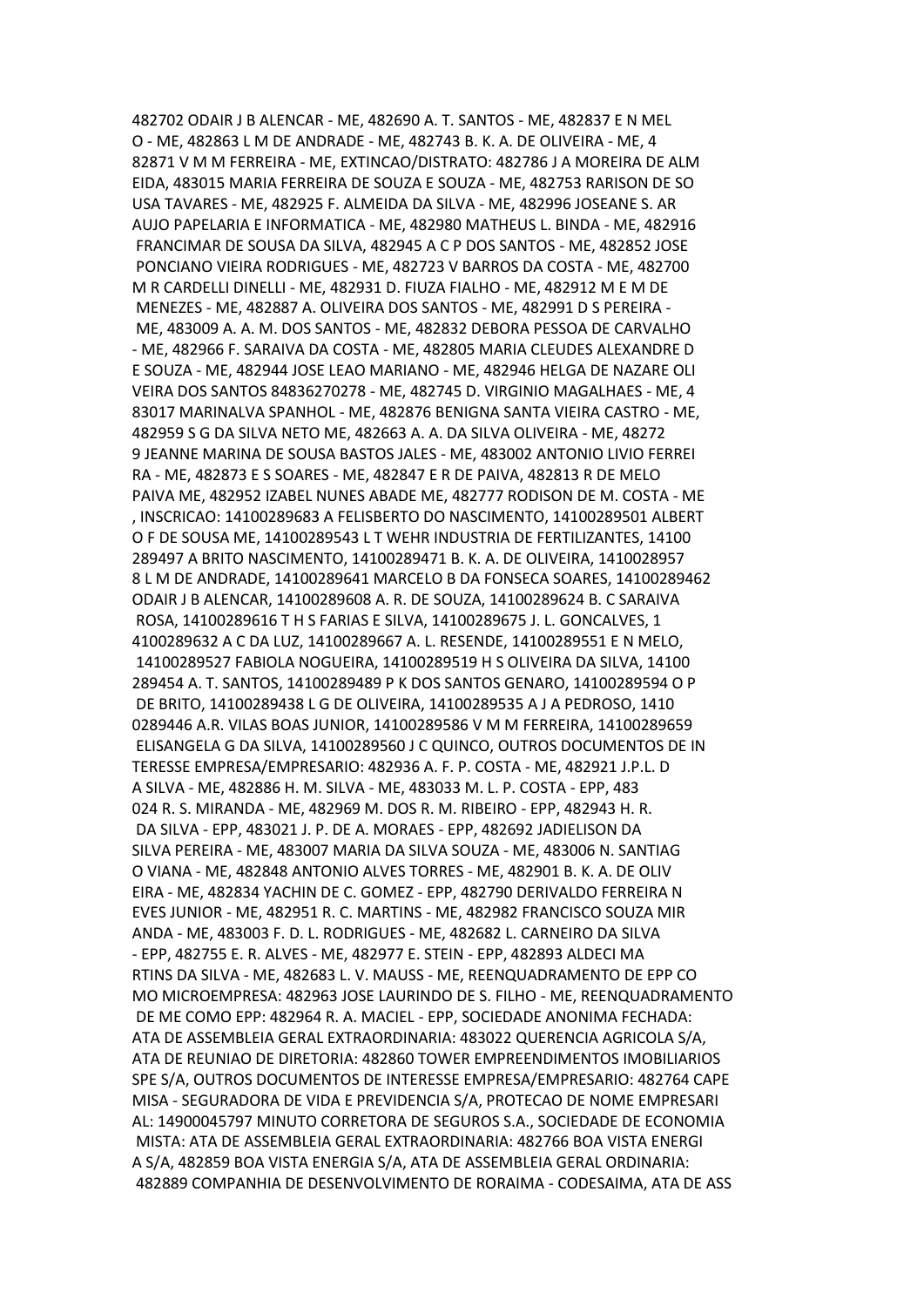EMBLEIA GERAL ORDINARIA E EXTRAORDINARIA: 482769 COMPANHIA ENERGETICA D E RORAIMA - CERR, OUTROS DOCUMENTOS DE INTERESSE EMPRESA/EMPRESARIO: 48 2768 BOA VISTA ENERGIA S/A, SOCIEDADE EMPRESARIA LIMITADA: ALTERACAO: 4 82732 AMATUR AMAZONIA TURISMO LTDA, 482758 J DE RIBAMAR BARROS LIMA ME, 482751 CLINICA VILLANUEVA DE OFTALMOLOGIA LTDA - ME, 14200125330 BRISA TRANSPORTES LTDA - ME, 14200125275 ACADEMIA RITMO & FORMA COMERCIO DE ARTIGOS ESPORTIVOS E MUSCULACAO LTDA-ME, 483020 R A SILVA & CIA LTDA - ME, 482701 T L SARAIVA ASSESSORIA E CONSULTORIA EMPRESARIAL LTDA - ME, 482954 M. F. CONSTRUTORA E SERVICOS LTDA - EPP, 482990 INFORDESIGN COME RCIO E SERVICOS LTDA - ME, 14900045746 CORREIA & ALENCAR LTDA - ME, 482 687 NORTE SUL TRANSPORTES E SERVICOS DE INFORMATICA LTDA - ME, 482821 J . B. DISTRIBUIDORA DE PRODUTOS ALIMENTICIOS LTDA - ME, 482845 BOAVISTOR IA - SERVICOS DE VISTORIA LTDA - ME, 482662 PORTELA & SUBRINHO LTDA - E PP, 482804 RORAIMA GARDEN ESTACIONAMENTO E EVENTOS LTDA, 482760 T.B DA SILVA & CIA LTDA - ME, 482716 UCHOA E MACHADO LTDA - ME, 482783 CENTRAL NORTE - INDUSTRIA, COMERCIO E EXPORTACAO DE MADEIRA LTDA - ME, 482775 LOKIMAK COMERCIO E SERVICOS LTDA - ME, 482808 M B CUNHA - EPP, 482776 C ONSTRUTORA J. S. CONSTRUCAO E TERRAPLENAGEM LTDA, 482744 VILACA E RODRI GUES FABRICACAO DE TIJOLO E TELHAS DE CERAMICA LTDA - ME, 14200125160 F AZENDA RECREIO CRIACAO DE BOVINOS LTDA -ME, 483004 BISTRO 8 COMERCIO E SERVICOS DE ALIMENTOS LTDA - EPP, 482738 J A BEZERRA JUNIOR - ME, 48269 3 RORAIMA MOTORES LTDA, 482824 LIMA - COMERCIO DE GAS LTDA. - EPP, 4827 74 B L Z SERVICOS MEDICOS LTDA - ME, 482737 COTINGO GEO-AMBIENTAL LTDA ME, 482815 DISTRIBUIDORA SAO JOSE LTDA - ME, 483014 TUNU & FLORES LTDA - ME, 482998 ALPHA ENGENHARIA, COMERCIO E SERVICOS LTDA, 482803 TSC CIN EMA RORAIMA LTDA, 482975 BARROS & SANCHES LTDA ME, 482976 MED VIDA ATIV IDADE MEDICA LTDA - ME, 482908 VILLASANA SANCHEZ E GONZALEZ SERVICOS ME DICOS HOSPITALARES LTDA - ME, 14900045738 CORREIA & ALENCAR LTDA - ME, 482791 CONSTRUTORA SIDERAL LTDA - ME, 482676 M.S MADEIREIRA LTDA - ME, 482734 PRESTES & COSTA EMPREENDIMENTOS LTDA ME, 482747 N.G DROGARIA LTD A - ME, 482712 JM. COMERCIO DE ALIMENTOS E SERVICOS DRIVE TUR LTDA - ME , 14200125429 CANONE PECAS PARA AR CONDICIONADO AUTOMOTIVO LTDA - EPP, 482843 EMPREENDIMENTOS DE TURISMO ECOLOGICO AGUAS CLARAS LTDA - ME, 482 988 VISTORIA TECNICA ROSSI LTDA - ME, 482853 VERTICE ENGENHARIA, TERRAP LENAGEM LTDA - ME, 482725 PERIMETRO SERVICOS DE TOPOGRAFIA E CONSULTORI A LTDA, 482878 FRANCA E ALMEIDA LTDA - ME, 482814 MOEDA COMERCIO E SERV ICOS LTDA - ME, 482675 MELO E REPRESENTACAO DE MATERIAL DE CONSTRUCAO L TDA, 483030 FORMOSO E MARINHO LTDA - ME, 482932 PROGENIO & CIA LTDA - M E, 482713 ATACADAO GUYANA LTDA - ME, 14900045711 CORREIA & ALENCAR LTDA - ME, 14900045771 RAMOS & SILVA SOLUCOES FINANCEIRAS LTDA, 482953 IRMA OS UNIDOS LTDA ME, 483016 FAZENDA RECREIO CRIACAO DE BOVINOS LTDA - ME, 482810 AUTO POSTO SANTO ANTONIO LTDA EPP, 482763 MM COMERCIO VAREJISTA DE ARMARINHO E PAPELARIA LTDA - ME, 482835 NORTE, SUL CONSTRUCOES, COM ERCIO E SERVICOS LTDA - EPP, 482733 AUTO POSTO PETRONORTE LTDA ME, 4829 61 G. M. P. RODRIGUES - ME, 482671 E. L DE OLIVEIRA CRUZ & CIA LTDA - M E, 482900 LOPES ALBUQUERQUE E CIA LTDA - ME, 482844 ECO DIAS ATIVIDADES DE ATENCAO A SAUDE HUMANA LTDA, 482703 T.CAETANO DA LUZ E CIA LTDA - E PP, 14900045703 CORREIA & ALENCAR LTDA - ME, 14900045720 CORREIA & ALEN CAR LTDA - ME, 482938 EXAMME SERV. DE DIAGNOSTICOS LTDA - EPP, 482895 F . V. C. DOS SANTOS - ME, 482788 M C FARMA LTDA ME, 482789 F. L. MULLER SCHERER E CIA LTDA - ME, 483034 FARMACIAS DIAS E NUNES LTDA - ME, 48299 7 ACADEMIA RITMO & FORMA COMERCIO DE ARTIGOS ESPORTIVOS E MUSCULACAO LT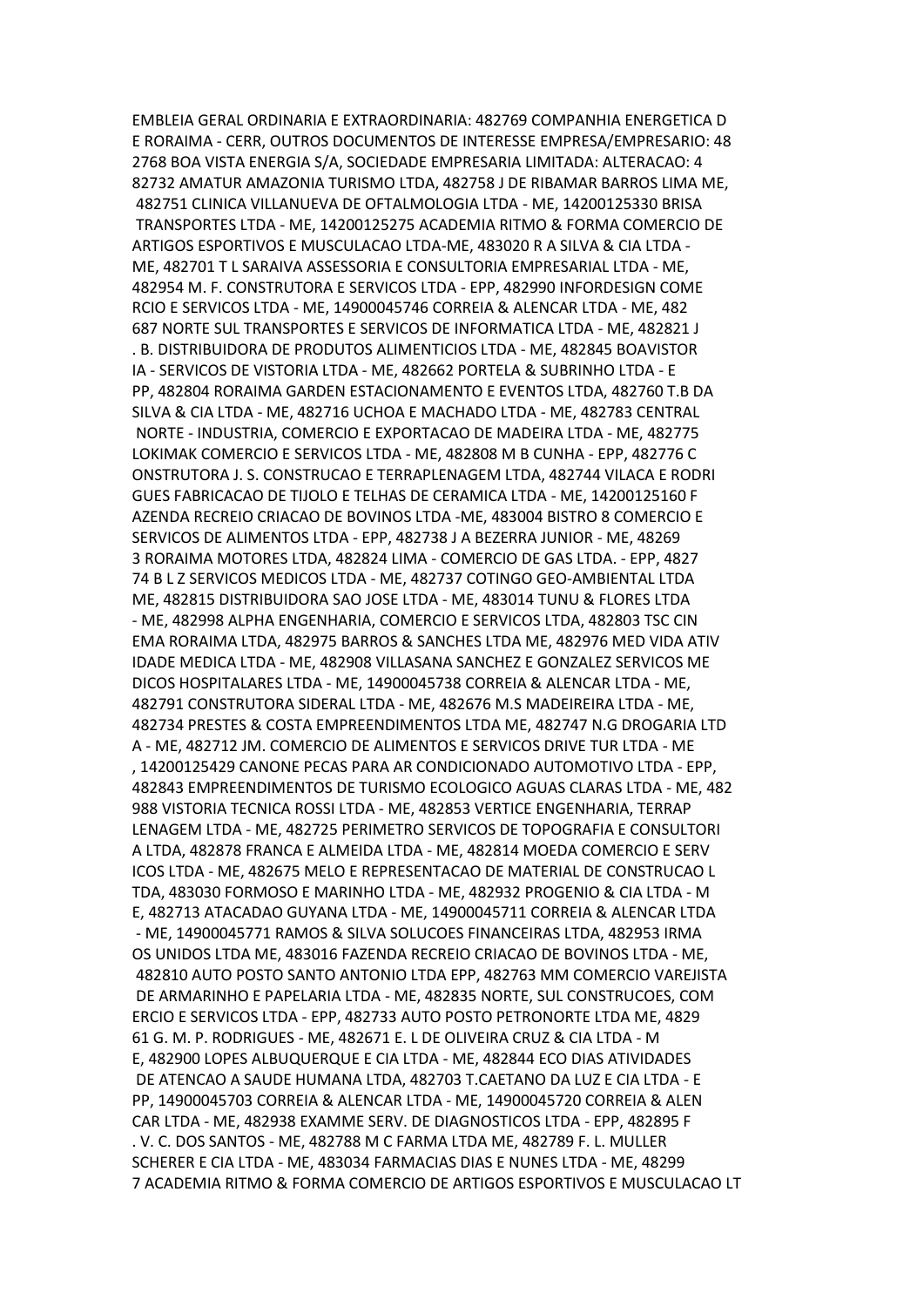DA - ME, 482667 INSTITUTO DE TRAUMA E ORTOPEDIA DE RORAIMA LTDA - ME, 4 82920 INSTITUTO DE TRAUMA E ORTOPEDIA DE RORAIMA LTDA - ME, 482965 CONS ULTORIO ESPACO MAIS VIDA LTDA - EPP, 482905 AUGUSTO M. COSTA & CIA LTDA - ME, 482934 CAICO DISTRIBUIDORA DE BEBIDAS LTDA - ME, 482987 FIRMOLAR COMERCIO DE MOVEIS E ELETRODOMESTICOS LTDA - EPP, 482695 MIRANDA E ROD RIGUES LTDA - ME, 482933 PROSSERV COMERCIO E SERVICOS LTDA, 482919 AMER ICA MOVEIS E ELETRO LTDA - EPP, 482773 SILVANO & LOIOLA COMERCIO E SERV ICOS LTDA - ME, 482995 CONSTRUTORA STAR LTDA - EPP, 482999 S. MARTINS D ISTRIBUIDORA LTDA, 483026 SEPRA - EMPREENDIMENTOS LTDA - ME, 483012 ALF CELL COMERCIO VAREJISTA DE EQUIPAMENTOS DE COMUNICACAO LTDA, 482792 E& T COMERCIO DE LUBRIFICANTES LTDA - EPP, CONTRATO: 14200125356 INSTITUTO DE FISIOTERAPIA DO JOELHO E COLUNA SK LTDA, 14200125348 DANTAS E PORTE LLA LTDA, 14200125313 BIMEKO CONSTRUCAO IMP. E EXP. LTDA, 14200125135 A ZOCAR COMERCIO DE PECAS E ACESSORIOS LTDA, 14200125267 R F COMERCIO DE ATACADO E VAREJO DE ARTIGOS E ACESSORIOS EM GERAL LTDA, 14200125259 CUN HA E CUNHA COMERCIO DE VEICULOS LTDA - EPP, 14200125364 LRB EMPREENDIME NTO LTDA, 14200125241 HOLDINGS FESF PARTICIPACOES E INVESTIMENTOS LTDA, 14200125381 SANTOS & LIMA SUPERMARCADOS LTDA, 14200125372 SOUSA E PASS OS LTDA, 14200125402 D. G. M. BARBOSA E CIA LTDA, 14200125291 ACADEMICO ENSINO DE IDIOMAS LTDA, 14200125305 RORAIMA TAXI LTDA, 14200125437 SIL VA E BARROS LTDA, 14200125399 TERRANOVA COMERCIO DE ALIMENTOS LTDA ME, 14200125208 HENZ & HENZ LTDA, 14200125151 VISTORIA TECNICA ROSSI LTDA., 14200125216 CASA DE CARNES BEZERRA LTDA - ME, 14200125283 LIRA & ALBUQ UERQUE LTDA, 14200125143 LINS & SOUZA LTDA, 14200125178 D. A. CORRETORA DE SEGUROS LTDA, 14200125194 MOUTINHO & TRACHYNSKI CONVENIENCIA LTDA, 14200125186 OTORR MEDICINA INTEGRADA LTDA, 14200125232 SUPER BOM COMERC IO DE ALIMENTOS LTDA - ME, 14200125321 IRMAOS COMERCIO DE PECAS E SERVI COS DE REPARACAO AUTOMOTORES LTDA, 14200125224 NETO E SANTOS TRANSPORTE LTDA, 14200125411 CANAL DA TERRA AGRICOLAS LTDA, ENQUADRAMENTO DE EPP: 482948 SOUSA E PASSOS LTDA - EPP, 482947 LRB EMPREENDIMENTOS LTDA - EP P, 482940 NORTEVIAS COMERCIO E REPRESENTACAO LTDA EPP, 482923 R. P. R. ENGENHARIA LTDA - EPP, 482780 HOLDINGS FESF PARTICIPACOES E INVESTIMENT OS LTDA - EPP, 482864 BIMEKO CONSTRUCAO IMP. E EXP. LTDA - EPP, ENQUADR AMENTO DE MICROEMPRESA: 482929 INSTITUTO DE FISIOTERAPIA DO JOELHO E CO LUNA SK LTDA - ME, 482862 RORAIMA TAXI LTDA - ME, 482730 MOUTINHO & TR ACHYNSKI CONVENIENCIA LTDA ME, 482972 D. G. M. BARBOSA E CIA LTDA -ME, 482740 NETO E SANTOS TRANSPORTE LTDA - ME, 482731 HENZ & HENZ LTDA - M E, 482928 DANTAS E PORTELLA LTDA - ME, 482850 LIRA & ALBUQUERQUE LTDA - ME, 482880 IRMAOS COMERCIO DE PECAS E SERVICOS DE REPARACAO AUTOMOTORE S LTDA - ME, 483035 SILVA E BARROS LTDA - ME, 482678 LINS & SOUZA LTDA - ME, 482719 D. A. CORETORA DE SEGUROS LTDA - ME, 482728 OTORR MEDICINA INTEGRADA LTDA - ME, 482960 SANTOS & LIMA SUPERMERCADOS LTDA - ME, 482 688 VISTORIA TECNICA ROSSI LTDA. - ME, 482851 ACADEMICO ENSINO DE IDIOM AS LTDA ME, 482656 AZOCAR COMERCIO DE PECAS E ACESSORIOS LTDA - ME, 482 809 R F COMERCIO DE ATACADO E VAREJO DE ARTIGOS E ACESSORIOS EM GERAL L TDA - ME, EXTINCAO/DISTRATO: 482727 RIOBUENO E LOUREIRO LTDA - ME, 4828 36 ARAUJO & TEIXEIRA LTDA - ME, 482870 MEDEIROS E MEDEIROS LTDA - ME, 4 82911 ALIANCA PROJETOS AGROPECUARIOS LTDA - ME, 482720 PRATA E PACHECO & CIA LTDA - ME, 482924 DOMUS SALUTARE PRODUTOS ODONTOLOGICOS LTDA - ME , 482704 IFAVS - INSTITUTO DE FORMACAO E APERFEICOAMENTO DE VIGILANTES E SEGURANCA LTDA - ME, 482684 MARTINS E LIMA LTDA - ME, 482910 INDUSTRI A E COMERCIO DE ARTEFATOS DE CIMENTO LTDA - EPP, 482856 LOTERICA SORTE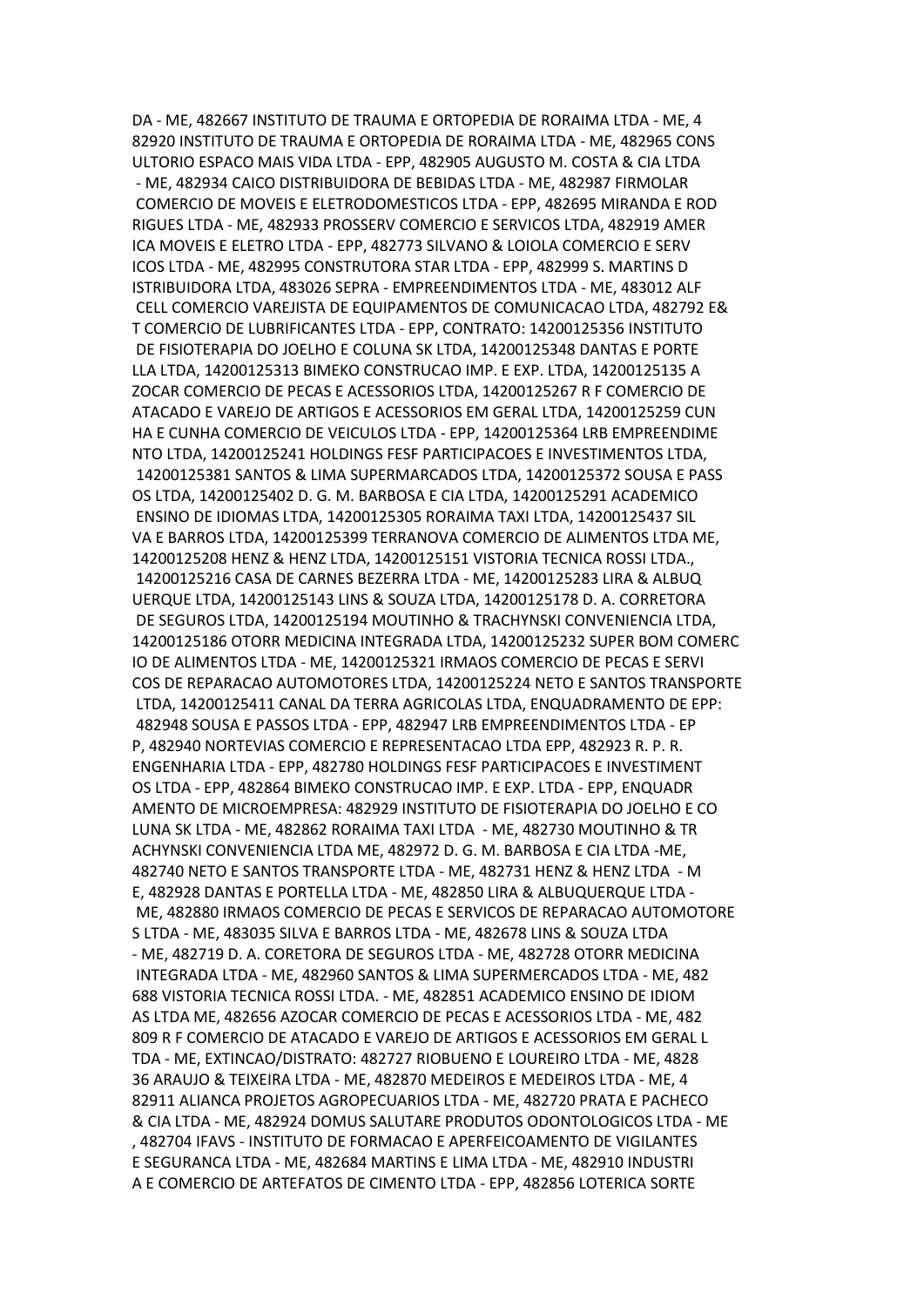GRANDE LTDA - ME, 482879 POTIGUAR SERVICOS IMOBILIARIOS LTDA, 482714 S B M PRODUTOS NATURAIS E ORGANICOS LTDA - ME, 482846 CUNHA & ALVES LTDA - ME, 482896 WILLISON MATEUS DE S. ROCHA & CIA LTDA ME, 482796 LN PAISA GISMO E CONSTRUCOES LTDA, 482752 BARBOSA & ALVES LTDA - ME, OUTROS DOCU MENTOS DE INTERESSE EMPRESA/EMPRESARIO: 482865 DIAGONAL EMPREENDIMENTOS E GESTAO DE NEGOCIOS LTDA, 482994 S. MARTINS DISTRIBUIDORA LTDA, 4828 11 AMAZON TELHAS INDUSTRIA COMERCIO IMPORTACAO E EXPORTACAO LTDA EPP, 4 82657 SANTOS E MAGALHAES LTDA - EPP, 482739 ELETRONICA ENERGIA LTDA, 48 2659 TABOSA E JIMENEZ LTDA, 482902 BOSCO E SILVA LTDA ME, 482833 G. M. V. COMERCIO DE AUTOMOVEIS LTDA - EPP, 482978 BARROS E MAGALHAES LTDA - EPP, 482798 RORAIMA MOTORES LTDA, 482827 GESSORAIMA LTDA, 482874 UNION SECURITY SERVICOS DE SEGURANCA E TRANSPORTE DE VALORES LTDA, 482872 NOR TERP CONSTRUCAO E TERRAPLENAGEM LTDA - EPP, 482937 SOMAQ INDUSTRIA E CO MERCIO DE ETIQUETAS E BOBINAS LTDA - ME, 482681 FERREIRA E FERREIRA COM ERCIO E SERVICOS LTDA, 482922 CALL TECNOLOGIA E SERVICOS LTDA, 482767 P EMAZA AMAZONIA S.A., 483025 W S E CARUSO OBRAS DE URBANIZACAO LTDA - ME , 482888 EQUILIBRE AUTOMOVEIS LTDA, 482679 GSA ENGENHARIA LTDA, 483068 REDE EQUADOR DE COMUNICACAO LTDA, 482717 FERNANDES E FERNANDES COMERCIO ATACADISTA DE PRODUTOS ALIMENTICIOS LTDA, 482926 SILVANO & LOIOLA COME RCIO E SERVICOS LTDA - ME, 482710 M. M. COMERCIO E SERVICOS LTDA - ME, 482970 CASTELO CONSTRUCOES LTDA - EPP, 482655 PARALELLA ENGENHARIA LTDA , 14900045754 ERICSSON GESTAO E SERVICOS DE TELECOMUNICACOES LTDA,, 149 00045801 GATE RETAIL BRASIL COMERCIO VAREJISTA, IMPORTACAO E EXPORTACAO DE ALIMENTOS LTDA., 482797 KORYO AUTOMOVEIS LTDA, 482885 VERSAILLES AU TOMOVEIS LTDA, 482715 FRIOTRANS COMERCIO E TRANSPORTES DE CARGAS LTDA, 483028 DJ CONSTRUCOES LTDA EPP, 482660 LB CONSTRUCOES LTDA - EPP, 48291 8 COEMA PAISAGISMO, URBANIZACAO & SERVICOS LTDA, 483031 PRESTES & COSTA EMPREENDIMENTOS LTDA ME, 482981 MARQUES E MARQUES LTDA - EPP, 482689 F ACCIO ALIMENTOS LTDA, 482973 LEITAO E CRUZ LTDA - ME, PROCURACAO (QUAND O ARQUIVADA INDIVIDUALMENTE) : 482993 RORAIMA ALIMENTOS FAST- FOOD LTDA - ME, 483029 SAT COMERCIO E SERVICOS LTDA - ME, 482718 AMATUR AMAZONIA TURISMO LTDA, 482904 CUNHA E NASCIMENTO LTDA - ME, REENQUADRAMENTO DE ME COMO EPP: 482914 R. DO NASCIMENTO E CIA LTDA - EPP, \*\*\*\*\* DOCUMENTOS EM EXIGÊNCIA: 170076466, 170042073, 170071987, 170064115, 170063925, 1 70068722, 170070620, 170068285, 170068285, 170068285, 170067874, 170064 891, 170061957, 170067823, 170061930, 170077195, 170072258, 170076628, 170066444, 170073815, 170072258, 170054390, 170077420, 170073700, 17006 8463, 170069729, 170067521, 170054950, 170064212, 170068714, 170077330, 170073939, 170069702, 170055043, 170064182, 170067440, 170064700, 1700 67378, 170070662, 170070697, 170070697, 170065243, 170071758, 170066274 , 170065596, 170064433, 170063550, 170061973, 170051455, 170068331, 170 067629, 170067335, 170063836, 170056325, 170068919, 170067335, 17006891 9, 170066193, 170056546, 170056325, 170055752, 170047806, 170068323, 17 0063836, 170076784, 170064433, 170061973, 170073289, 170061973, 1700774 70, 170073580, 170073580, 170068919, 170067840, 170067661, 170067661, 1 70066940, 170064506, 170064433, 170062872, 170062430, 170061973, 170073 807, 170064247, 170062104, 170072177, 170071120, 170071120, 170064840, 170058298, 170058298, 170073637, 170066568, 170076377, 170071650, 17007 0999, 170070930, 170066029, 170066029, 170064697, 170063682, 170063682, 170043622, 170026612, 170026612, 170068706, 170076210, 170077187, 1700 67424, 170064140, 170064140, 170076911, 170064603, 170066134, 170072169 , 170072223, 170054730, 170058387, 170072223, 170065472, 170064239, 170